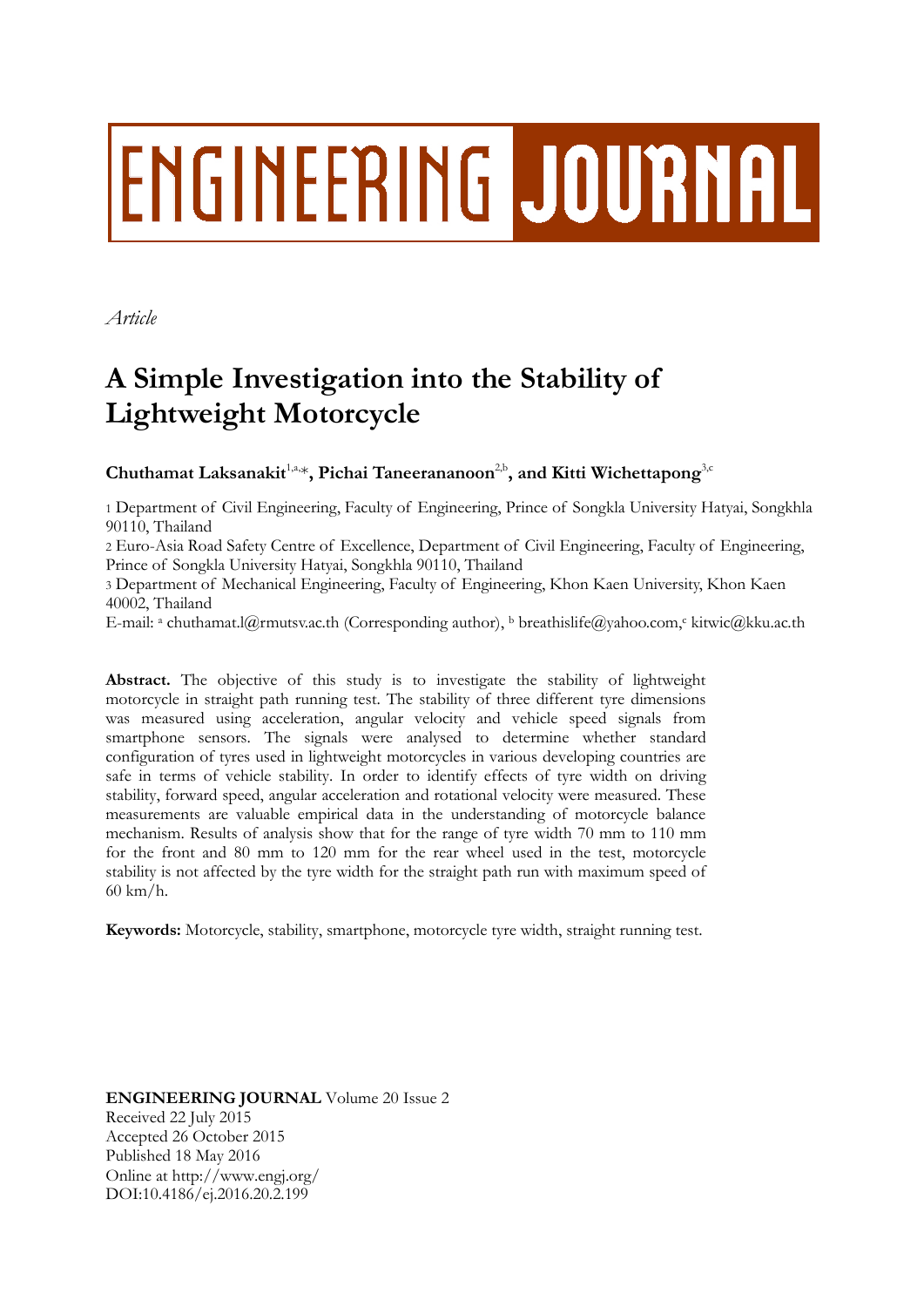#### **1. Introduction**

It is wildly acknowledged that road traffic accident is one of the leading cause of death worldwide. According to World Health Organization (WHO) [1, 2], Thailand as well as others SEA countries, uses a great number of motorcycles and is confronting with high rate of motorcycle user fatalities and injuries. It is well accepted that road traffic accidents or road crashes occur when at least one of the three elements: human errors, road and environment defects or vehicle defects comes into play; though these elements often form a chain of event leading to a crash. Various studies have been conducted on the causes and consequences of road crashes in ASEAN countries including Thailand. Huy et.al. used a new method for identifying black spots in Ho Chi Mihn city, based on potential for cost saving; the method has the potential to improve black spots which are the result of road and environmental defects and contributes to the improvement of safety for motorcycle users in Vietnam [3, 4]. Studies by Opas et al. highlighted the critical problem of several hundreds of annual roadside fatalities caused by the presence of trees within the clear zone of national highways in Thailand [5, 6]. The effect of road element defects in the road crash's chain of event was also investigated in a highway flyover- improved intersection study, the study showed that while the flyover can improve safety at the intersection, but the high number of crashes occurred during the construction process needs to be addressed [7]. As regards motorcycle accidents which are the most pressing road crash challenge in Thailand, extensive efforts on law enforcement have been implemented, but in terms of engineering and education, more efforts are clearly needed. However, the numbers of motorcycle fatalities are still unacceptably high.

Recent statistics show that there have been large numbers of road deaths in Thailand, especially for motorcycle users. The Road Accident Victims Protection [8] gave details of the claims involving motorcycle users from 2011 to 2013 as shown in Fig. 1. The total numbers of injuries are unacceptably high at more than 200,000 per year. Fatality numbers were on average 7,400 cases per year or roughly 20 motorcyclists die on the road due to traffic accidents every day. These poor statistics, however, have to be considered taking into account a strong increase in the motorcycle fleet, with over 1 million units sold annually; the cumulative numbers are almost 20 million vehicles in 2012 [9] as shown in Fig. 2.

Motorcycles have been a popular mode of transportation. However, because of the vehicle structure, it is not as safe as other vehicles. They are not, in general, provided with protection features e.g. airbags, Anti-Lock Braking System (ABS) and traction control; this makes motorcycles less safe than other types of vehicle. Also, their stability can be a cause of much concern. The motorcycle stability directly depends on its dynamic characteristics (e.g. vehicle speed, lean angle and acceleration) and the static characteristics (e.g. vehicle geometry, mass distribution, frame compliance, suspension characteristics and tyre properties) [10– 12].

The vitality of these characteristics have been highlighted in previous studies. In his landmark study, [13] Kasantikul found that about one-eighth of motorcycle accidents in Bangkok were single-vehicle collisions; and the most frequent form of collisions was rear-ending another vehicle. In terms of vehicle factor, half of accidents involved 101 to 125 cc engine capacity and OEM (original equipment manufacturer) tyres. These findings pose the question as to how much influence a tyre characteristics has on the stability of motorcycle (see Fig. 3). This is because the tyre is the only component of the motorcycle that transfers forces and moments between the vehicle and the road.

The main aim of this study is to investigate the stability of lightweight motorcycles using three different types of tyre, running on straight section, using forward speed, rotational angle, acceleration and angular velocity signals. The stability investigation involves an analysis of interaction signal generated when the motorcycle was running on straight section experiment, using data from GPS, 3-axis accelerometers and 3 axis gyroscopes sensors which are incorporated in modern smartphones. The measurements recorded by a smartphone are valuable data which are essential for analyzing and understanding the influence of the tyre configuration on motorcycle stability. The initial findings of this study could provide information about driving stability and a number of relevant factors as well as tyre properties.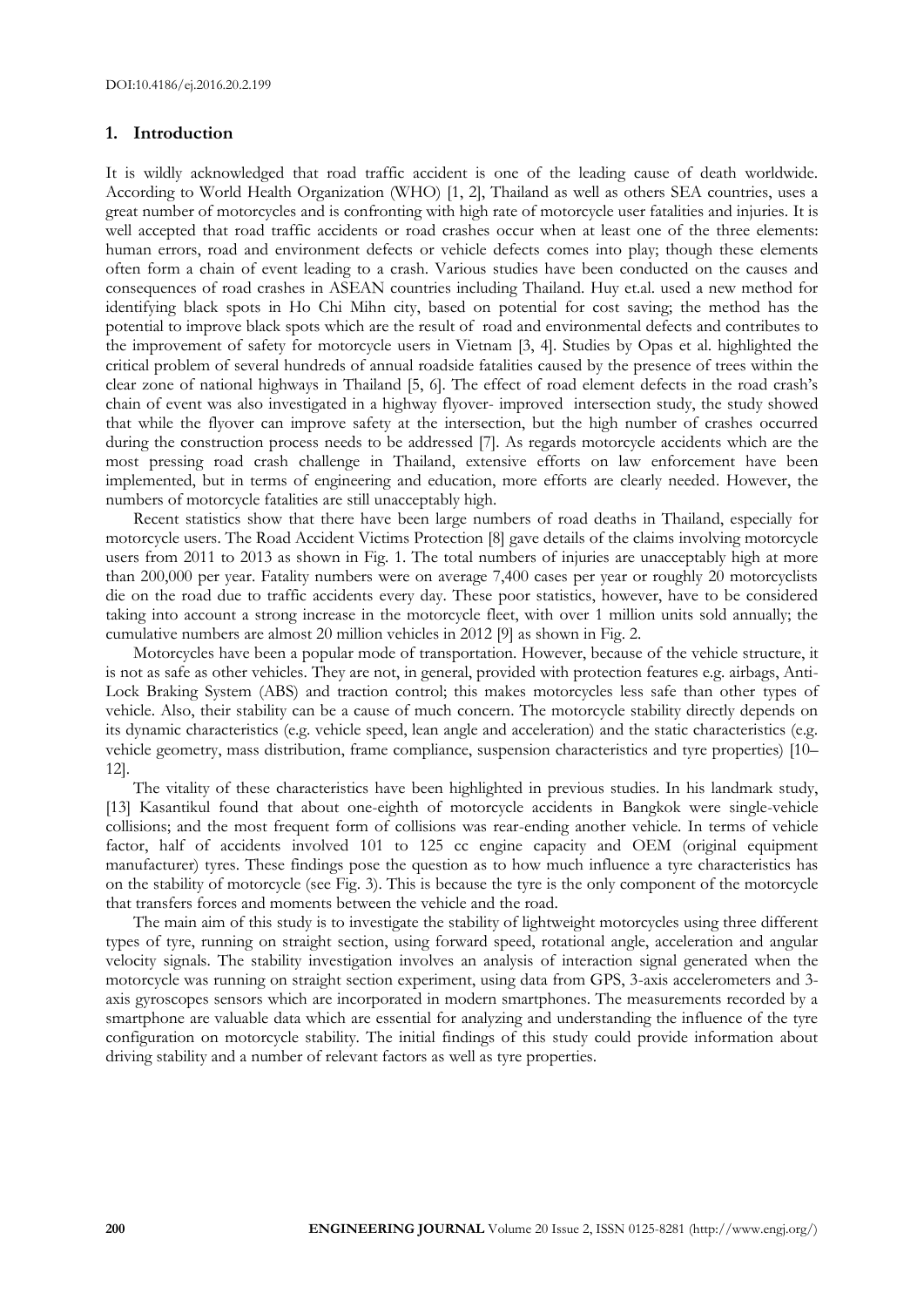

Fig. 1. Insurance claims involving motorcycle users [8].



Fig. 2. Thailand motorcycle production and domestic sales [9].



- Original equipment
- Not original, but special size
- Proper rim size, over size section
- Proper rim size, under size
- section Improper rim size, too large
- Improper rim size, too small
- ■Other
- Unknown

Fig. 3. Motorcycle tyre size involved in accidents [13].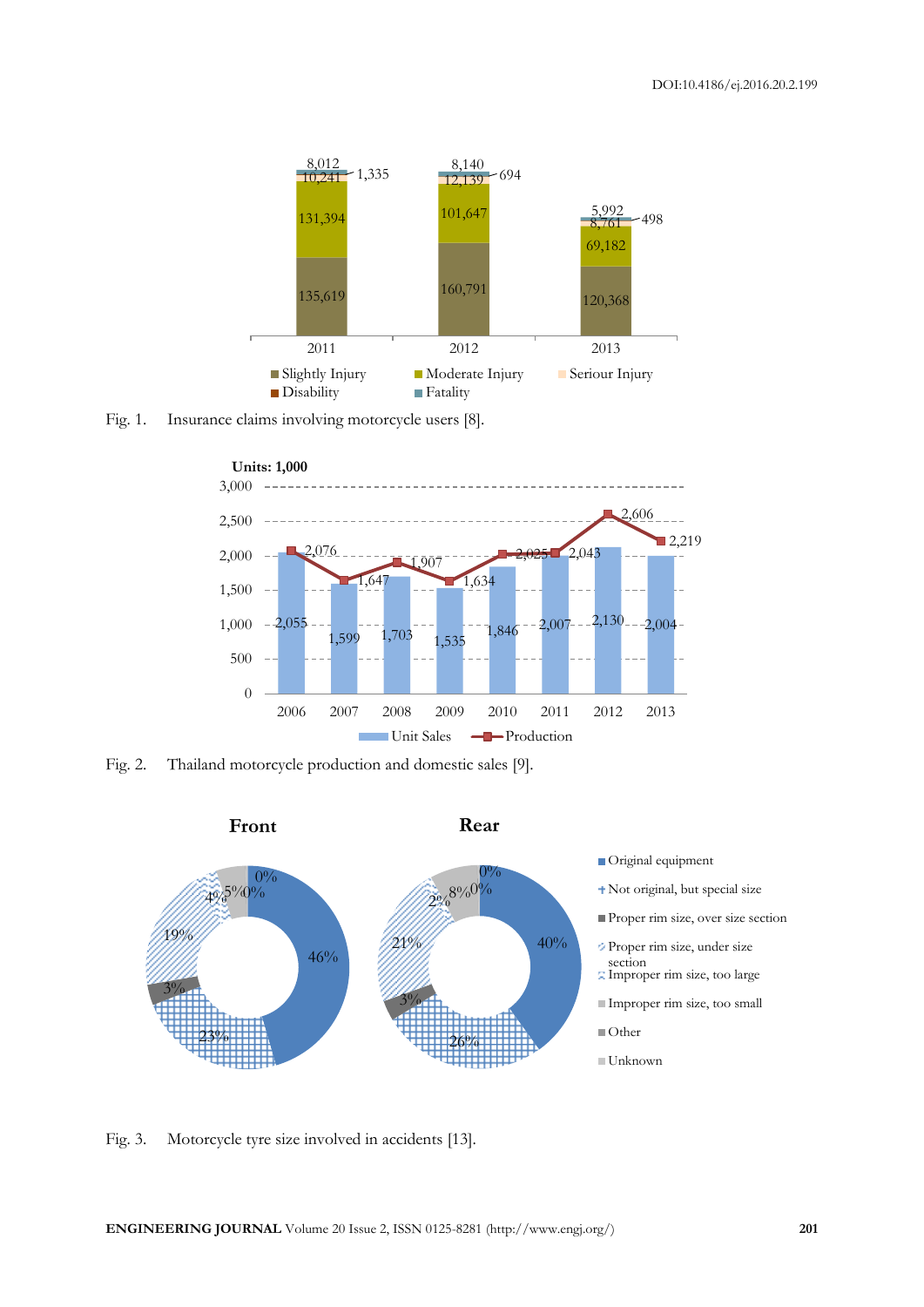#### **2. Previous Works**

Generally, stability of motorcycles is a major representation of motorcycle safety and studying this issue is considered a challenge. Dynamical behaviour of motorcycle riding can give rise to high instability due to the complexity of the system. Many related studies were carried out by researchers from developed countries including Italy, Germany and France where appropriate technology and budget are available. Transferring of the four-wheeled vehicles safety systems such as airbag, Electronic Stability Control (ESC), Anti-Lock Braking System (ABS), Traction Control System (TCS) and also airbag jacket systems to motorcycle has been emerging over the last decade. Unfortunately, in developing countries, including Thailand where the motorcycle users make up some 80 percent of road users, the issue of motorcycle stability receives little attention, while it should get the attention it deserves.

A number of important studies have been presented on motorcycle dynamics and control with regard to stability. Many previous studies have focused on stability under cornering condition by using simulation or modeling approach [14–16]. Recently attention was paid to the development of active control systems such as Advanced Rider Assistance Systems (ARAS) [17–20] Anti-Lock Braking System (ABS) and Traction Control Systems (TCS) using experimental approach [21]. The vehicles used in these studies were normally high performance motorcycles with engine capacity greater than 250 cc. Only a few studies including [22] have directly investigated lightweight motorcycle with engine capacity lower than 125 cc. It's worthwhile to look closely at this type of motorcycles as they are most common in developing countries.

As for motorcycle stability, the rider and the design of the machine have a deep influence on its dynamic stability both under driving and braking conditions. At very low speed, control of motorcycle directly depends on the ability of the rider to stabilize the vehicle by turning the handlebar. At higher speed, gyroscopic effects allow the motorcycle to follow a path and play an important role in balancing the vehicle [23]. From a theoretical point of view, stability of a motorcycle is defined by the fact that the available friction is higher than the lateral acceleration [11, 21]. In fact motorcycle tyres are the main component that generate friction between the road surface and the tyres and transfer the forces to the road surface. Instability phenomenon of the motorcycle can commonly result when the available friction is insufficient due to inadequate tyre properties or presence of surface liquid. In this study, only the tyre width factor is considered as it is a key component with regard to gaining better understanding of its impact on motorcycle stability.

Given the fact that an increase in motorcycle tyre width creates greater contact area, and therefore the larger tyre will have greater amount of tyre friction. By measuring the dynamic behvaiour of motorcycle using tyres with various tyre widths, it is possible to study the influence of tyre width on motorcycle driving stability. The dynamics stability parameters like angular rotation rate and angular acceleration are typically used to measure the direction and position in global axes (XYZ axes) at which particular motion of motorcycle occurs. The tyre width effect on driving stability could be principally quantified in terms of three dynamic stability parameters: roll angle (bank angle), pitch angle and yaw angle. These parameters were commonly used to identify dynamic instability conditions of motorcycle in previous works of [14, 19, 24]. Roll angle (see Fig. 4) in particularly is a vital parameter with strong influence on the motorcycle stability. The degree of the angle normally depends on lateral acceleration and gravitational force of a motorcycle. To evaluate the level of stability of motorcycle, the hypothesis in the current study is based on the minimum range of the roll angle. This indicates that the combined Center of Mass of the rider and the motorcycle is in high-performance mode which enables the vehicle to be in upright position along a straight path.

#### **3. Methods**

#### **3.1. Instrumented Motorcycle**

SUZUKI Sky Drive with 125 cc. engine, as shown in Fig. 4, was selected for the straight running test. It was equipped with a Samsung Galaxy Note 3 smartphone. On board sensors of acceleration, gyroscope and GPS give measurement of accelerations, rate of motion and the positioning information. A DJI FC40 Wi-Fi camera was mounted on the motorcycle rider's jacket to capture the real-time riding information. All video recording is stored in a micro SD card.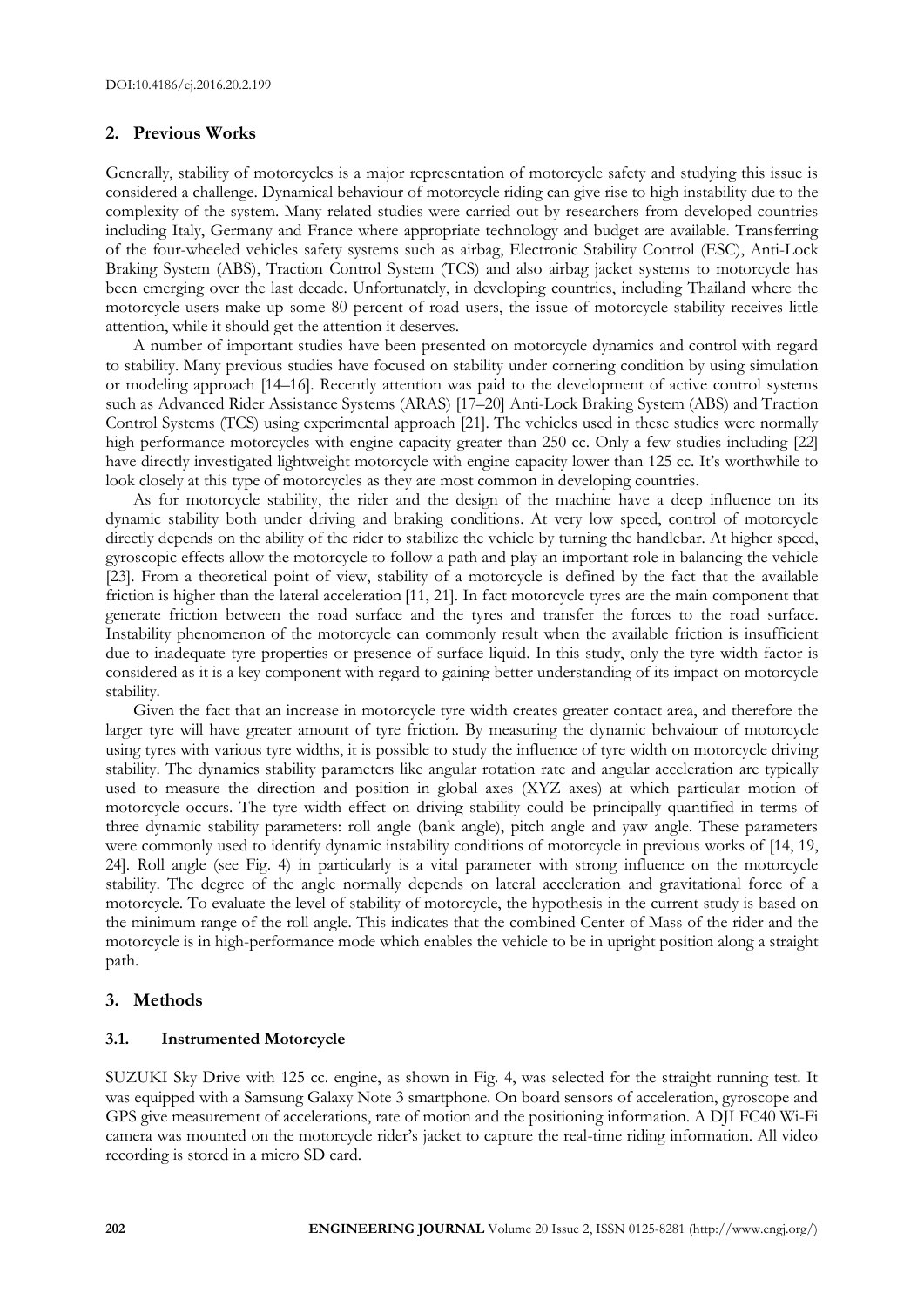Smartphone is a probe device widely used for data recording. It has grown in popularity as an accurate measurement instrument because of its easy to use feature, inexpensive cost and reliable output. A number of recent studies using smartphone including the works of [25, 26] on road roughness conditions and [27] which examined the possibility of realizing safe mobility of powered two-wheeler vehicle show that smartphones can give data with high accuracy in the frequency range of 40 to 50 Hz.

The application named AndroSensor and Bubble Level 360 [28] were pre-installed into the smartphone. The AndroSensor was used to record key data such as 3-axis accelerations, 3-axis angular velocities, and vehicle speeds. The recording interval was done at 20 Hz frequency or 0.05 seconds. All information from the sensors was recorded into a CSV file. The box housing the smartphone was positioned on level plane under the rider seat as shown in Fig. 5. The application, Bubble Level 360 was used to accurately position the smartphone.



Fig. 4. SUZUKI Sky drive.



Fig. 5. View of the box fitted under the rider's seat.

Three different tyre characteristics were used for the test runs With respect to the standard configurations, the SUZUKI Sky drive has 14 inch spoke wheel rims with 70 mm tyre width/ 80 tyre height for the front wheel and 80 mm tyre width/ 90 tyre height for rear wheel, the configuration was designated as Tyre set A. Motorcycle with the same 90 mm tyre width/ 90 tyre height for both the front and rear wheels was designated as Tyre set B and motorcycle with the front wheel of 110 mm width/ 70 mm height and the rear wheel 120 mm width/70 mm height as Tyre set C; details are as shown in Table 1 and Fig. 6 below.

#### **3.2. Straight Running Test Program**

The tests were performed on a highway with general grade within Songkhla municipality, Thailand. All straight running tests were conducted in clear weather condition and dry road surface. These allow efficient maneuverability and visibility riding. By using the same rider for each test, it is reasonable to assume that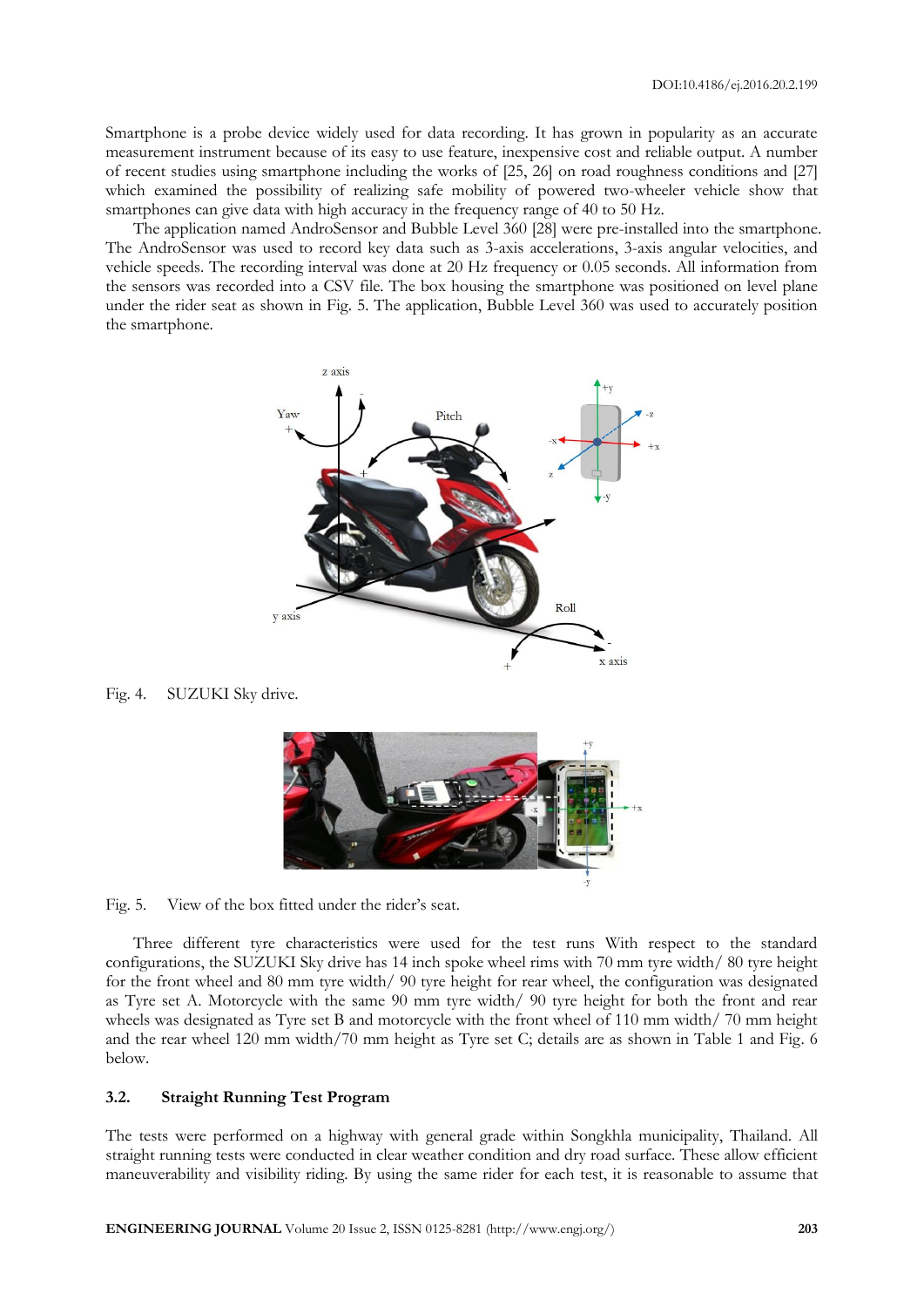the riding behaviors would have minimal interference in the output. At the starting point, the rider was briefed on the path and the procedure. The test procedure required that the rider controlled the vehicle until the desired speed was attained and then took his hands off the handlebar in order to produce free rotation of the steering system. The rider stopped the vehicle at the end of the path or when oscillation amplitude approached an instability state. The data on travel speed, 3-axis acceleration, 3-axis angular velocity and GPS positions were recorded in the Smart Phone memory card.

The straight running test program was designed to investigate the dynamic behaviors of lightweight motorcycles in terms of the frequency of the principal vibration's mode out-of-plane (roll, pitch and yaw) [12]. A different set of speeds and tyre widths were changed to verify their impacts on the vehicle stability. Table 2 shows the straight running test program. For the lower test speeds (30 km/h, 40 km/h) and the higher test speeds (50 km/h and 60 km/h) the instrumented motorcycle was tested with ten replications each. The front and rear tyre inflation pressures for all tyres were fixed in order to control their influence.

#### **4. Data Analysis**

The measurement of 3-axis accelerations, 3-axis angular velocities and forward speed for each task were recorded from the straight line motion of the motorcycle where the x-axis is rotated along the longitudinal axis of the motorbike, the y-axis is aligned perpendicularity to forward movement direction and the z-axis is the vertical motion. In each measurement data were determined from the logged data and synchronized. The data of motion characteristics were extracted, based on the free motion of steering system for constant forward speed duration. The filtered data were double-checked from the recorded video.

In order to better understand how the vibration amplitude or waveform of the roll, pitch and yaw rate occurred over the time domain, the following investigation was carried out. Considering motorcycle geometric features as shown in Fig. 4, the equilibrium x axis displays the longitudinal direction, the y axis defines the lateral direction and the z axis, the vertical direction or the perpendicular direction to the xy plane. To detect motorcycle response frequency in terms of roll rate, the x axis direction must correspond with the x' axis direction of smartphone (see Figs. 4 and 5). When the test motorcycle leans to the left hand side (LHS) of the rider, the roll rate gives a reading of negative number, likewise if it leans to the right hand side (RHS) a positive reading would be detected. This coordinate system condition was similarly defined for the other two directions y and z axis. A positive reading of pitch rate along the y-axis would be recorded when the front wheel rises in relation to the rear wheel or the motorcycle pitches rearwards whereas a negative reading would signify pitching motion in opposite direction. The z axis defines an orientation of motorcycle with respect to vertical direction; a positive reading signifies counter clockwise motion of the motorcycle while clockwise motion would give negative value.

Data were analysed using manufacturer software. The roll angle was calculated and chosen as the stability index in this study because the stability state of motorcycle along the longitudinal axis has greatest influence on the vehicle stability when travelling in straight direction. This is because the motorcycle tends to easily fall over sideway, while the front and the rear wheel could provide supports for the motorcycle body in y-axis and z-axis [23].

As for the signal, the waveform of vibration response signals of the 3-axis angular velocities or 3-axis accelerations were normally considered. The waveform is a graph of response signal versus selected time series period. The magnitude or frequency of measured signal was evaluated by considering the magnitude of peak level, peak to peak, average and root mean square. In this study the average of measured signal was selected because this method was simple and efficient [24].

| 1 UUIV 11  | <b>Experiment and districtive</b> |                     |                         |
|------------|-----------------------------------|---------------------|-------------------------|
|            | Front Wheel                       | Rear Wheel          | Remark                  |
| Tyre set A | $70/80-14$ M/C 34P                | $80/90-14$ M/C 40P  | *Standard Configuration |
| Tyre set B | $90/90-14$ M/C 46P                | $90/90-14$ M/C 46P  |                         |
| Tyre set C | $110/70-14$ M/C 56P               | $120/70-14$ M/C 61P |                         |

Table 1. Experiment arrangement.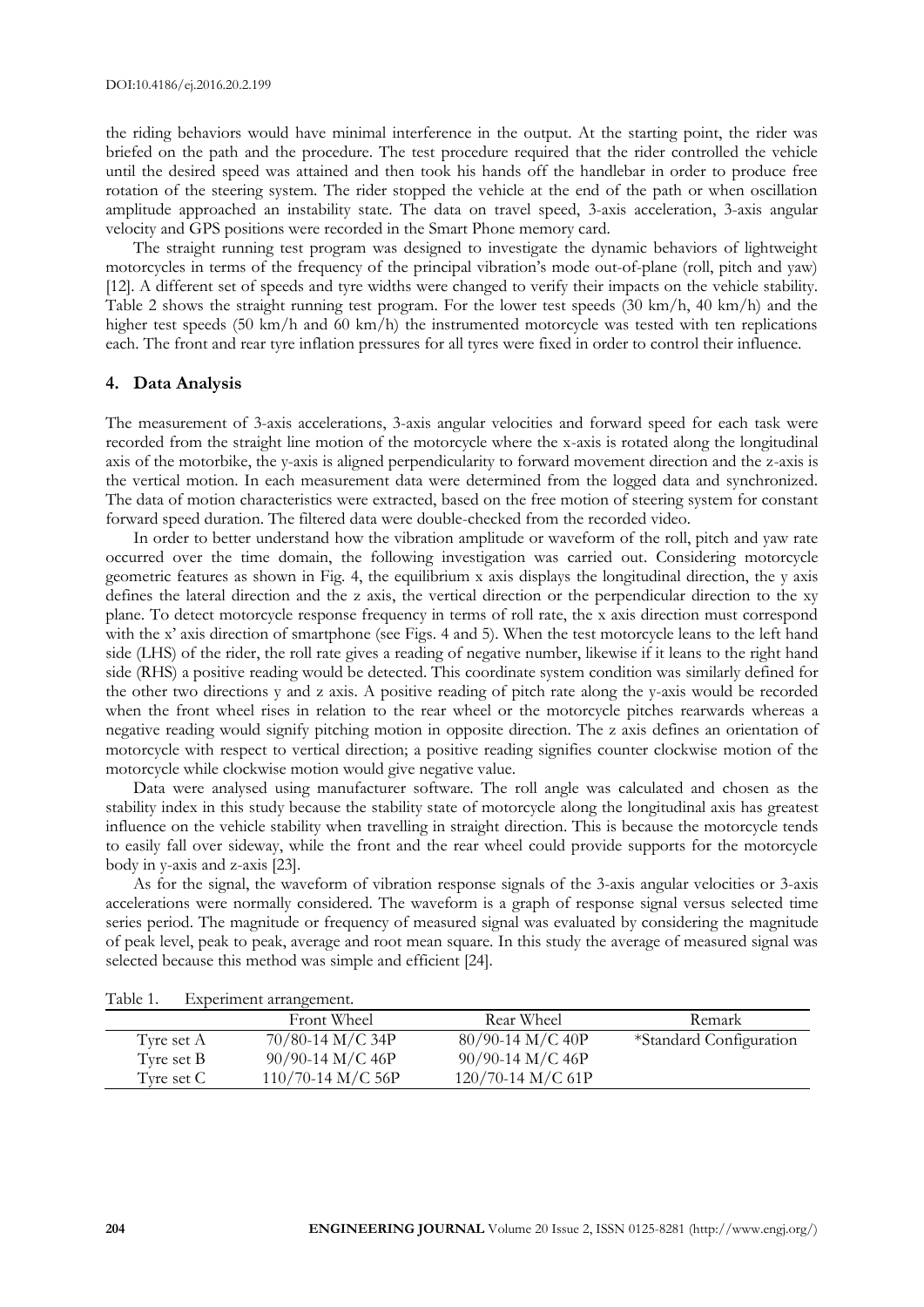| Test run       | Tyre set                                    | Speed<br>(km/h)                   | Number of Replications                   |
|----------------|---------------------------------------------|-----------------------------------|------------------------------------------|
| $\mathbf 1$    | $\overline{A}$                              | 30                                | 10                                       |
| $\overline{c}$ |                                             | 40                                | $10\,$                                   |
| $\overline{3}$ |                                             | 50                                | 10                                       |
| $\overline{4}$ |                                             | 60                                | $10\,$                                   |
| $\overline{5}$ | $\overline{B}$                              | $\overline{30}$                   | 10                                       |
| $\sqrt{6}$     |                                             | 40                                | $10\,$                                   |
| $\overline{7}$ |                                             | 50                                | $10\,$                                   |
| 8              |                                             | 60                                | $10\,$                                   |
| 9              | $\overline{C}$                              | 30                                | 10                                       |
| 10             |                                             | 40                                | $10\,$                                   |
| $11\,$         |                                             | 50                                | $10\,$                                   |
| 12             |                                             | 60                                | $10\,$                                   |
|                |                                             | Front Wheel                       | Rear Wheel                               |
|                | Tyre set A<br>$80 \text{ mm}$               | $70$ mm.<br>EKKKKK<br>14"<br>EEEl | 80 mm.<br>122222<br>14"<br>90 mm.<br>200 |
|                | Tyre set B<br>90 mm.                        | 90 mm.<br>14"<br>EEV              | 90 mm.<br>14"<br>まんでん<br>90 mm.          |
|                | Tyre set C<br>$70 \text{ mm}$ <sup>-1</sup> | 110 mm.<br>14"                    | 120 mm.<br>14"<br>$70 \text{ mm}$        |

Table 2. Straight running test programs.



#### **5. Results**

To identify the stability state of a motorcycle, the frequency of out-of-plane mode such as roll rate, pitch rate and yaw rate were principally considered [14, 19, 24, 29]. Figures 7, 8, 9 and 10 show examples of the raw vibration signal in terms of the experimental time histories of the roll, pitch and yaw rate of Tyre set A, Tyre set B and Tyre set C, respectively. These graphs are presented in waveform which are the measured signal of velocity (roll, pitch and yaw) versus real time signal (time history). From the graphs, it can be seen that a significant oscillation of roll rate (the thick line) shows high amplitude values, while pitch and yaw rates show smaller amplitude values. These figures clearly illustrate that for all experiments the motorcycle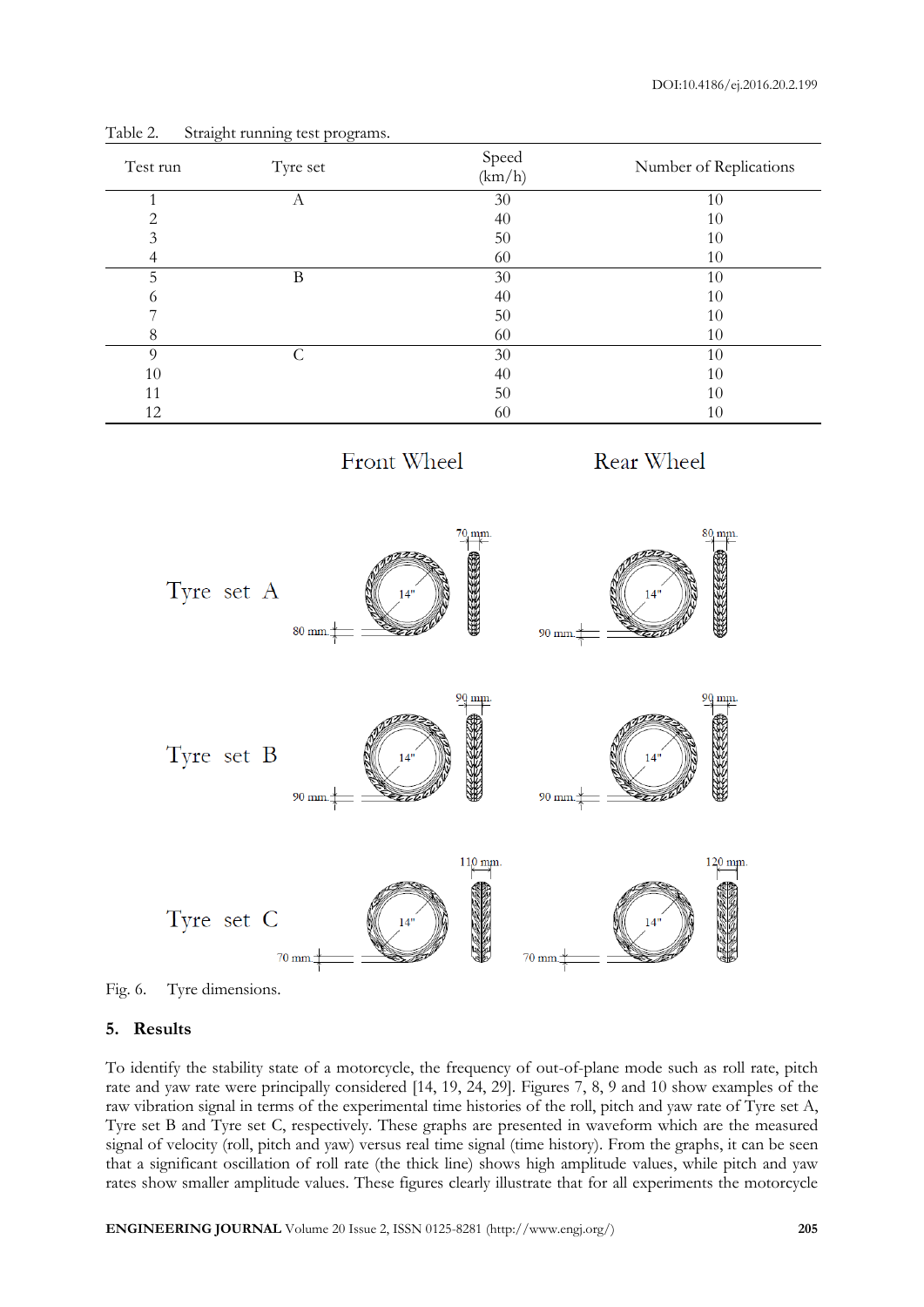was able to control its out-of-plane vibrations and return back to its equilibrium position. Among the three different tyres, the frequency of roll rate of Tyre set C was quite different in comparison to that of Tyre set A and B, as indicated by its higher frequency. Moreover, the pitch and yaw rate oscillation seem to settle at lower frequency and amplitude. Similar performances are observed in the experiment at higher speed of 60 km/h.

In order to compare the stability of these three tyre configurations: Tyre set A, B and C; statistical techniques were applied to probe the dynamic response signal. An average of the roll angle of Tyre set A, Tyre set B and Tyre set C is shown in Figure 11. From the results, it is seen that the fluctuating motion of the motorcycle along the X-l that of longitudinal axis for Tyre set A is quite small with respect to zero axis than that of Tyre set B and less than that of the Tyre set C. These imply that, the stability of the motorcycle under the three different tyres in straight running tests is not affected by the tyre width. In other words, the tyre width does not cause any significant stability issue for light weight motorcycle at speed lower than 60 km/h.

Furthermore, the tyre properties in Table 3 show that tyres with different tyre width also have different radii and therefore differ in moment of inertia about the wheel axis. The fact that there was no significant impact of motorcycle tyre width on the vehicle stability under the straight running test condition could probably be due to an experiment constraint in that the same 14 inch wheel was being used in the experiment. This issue will be further investigated.



Fig. 7. Time history of roll, pitch and yaw rate of three different tyres at speed 30 km/h.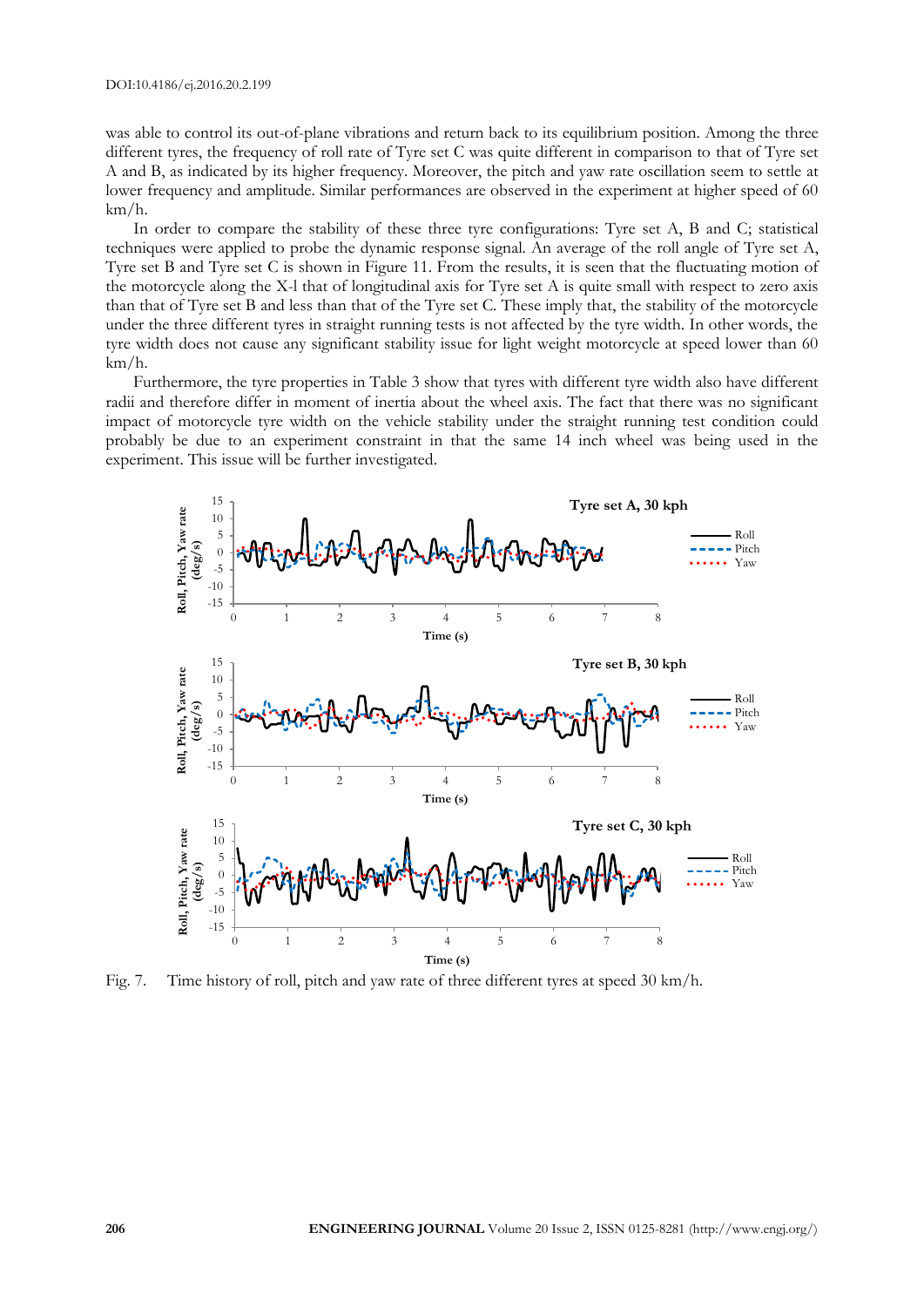

Fig. 8. Time history of roll, pitch and yaw rate of three different tyres at speed 40 km/h.



Fig. 9. Time history of roll, pitch and yaw rate of three different tyres at speed 50 km/h.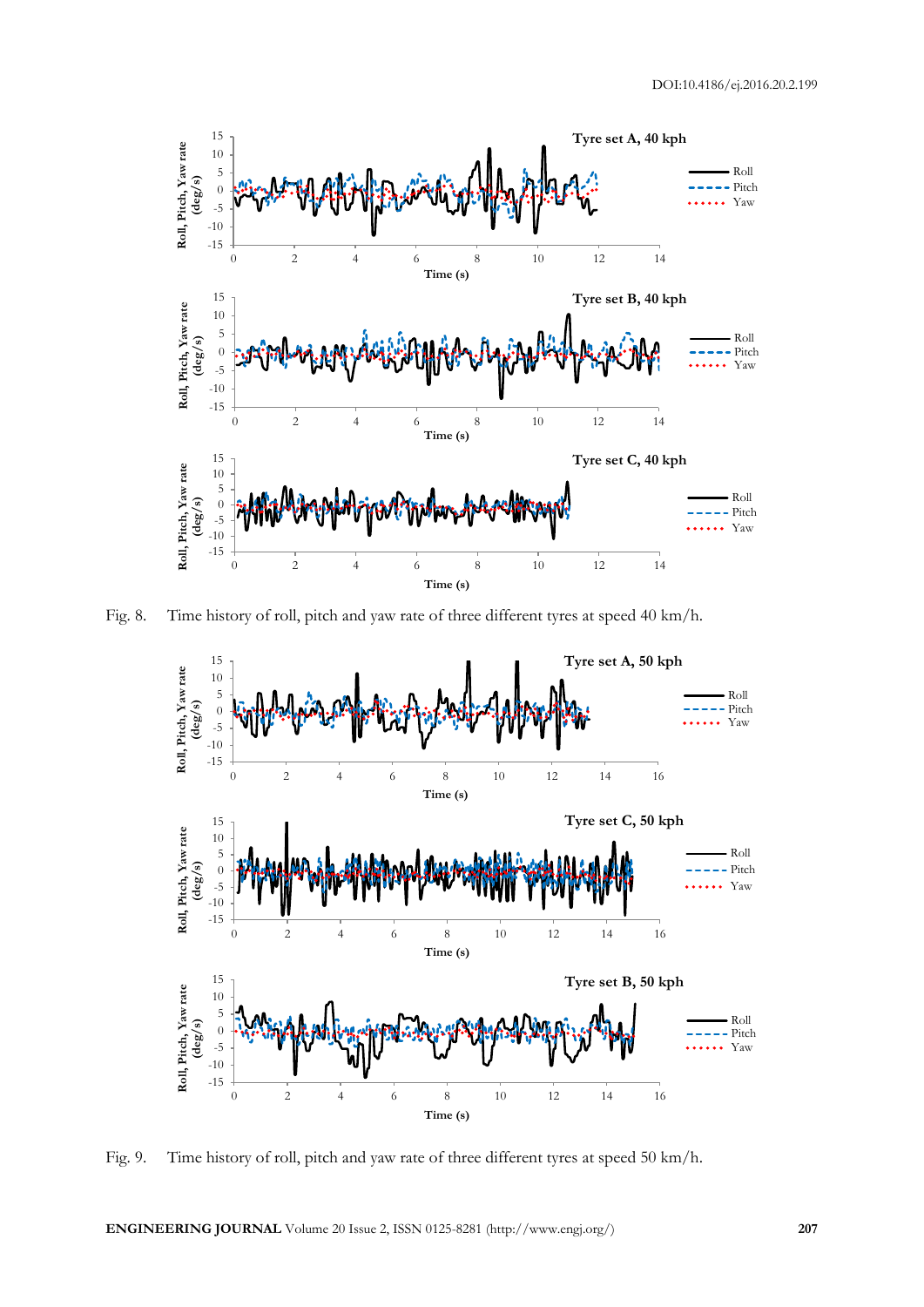

Fig. 10. Time history of roll, pitch and yaw rate of three different tyres at speed 60 km/h.



Fig. 11. Comparison of average of roll angle.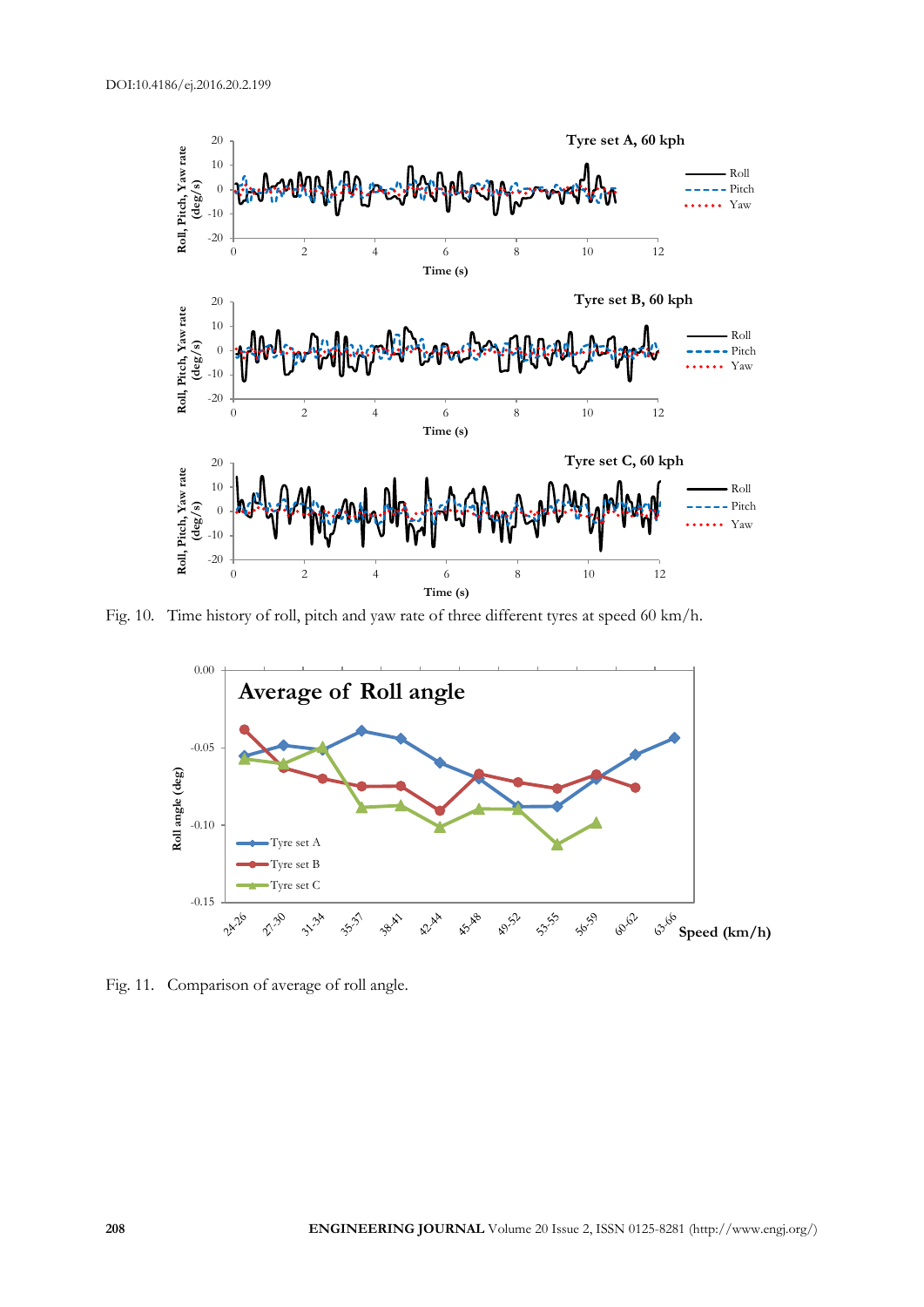|            |       | Description         | Inflated tyre<br>pressure<br>(psi) | Weight<br>(kg) | Radius<br>(m) | Moment of inertia<br>about wheel axis<br>$(kg\times m^2)$ |
|------------|-------|---------------------|------------------------------------|----------------|---------------|-----------------------------------------------------------|
| Tyre set A | Front | 70/80-14 M/C 34P    | 30                                 | 5.5            | 0.2403        | 0.3200                                                    |
|            | Rear  | 80/90-14 M/C 40P    | 32                                 | 6.7            | 0.2475        | 0.4095                                                    |
|            | Front | $90/90-14$ M/C 46P  | 30                                 | 6.4            | 0.2583        | 0.4255                                                    |
| Tyre set B | Rear  | 90/90-14 M/C 46P    | 32                                 | 7.1            | 0.2598        | 0.4787                                                    |
| Tyre set C | Front | $110/70-14$ M/C 56P | 30                                 | 6.9            | 0.2564        | 0.4540                                                    |
|            | Rear  | 120/70-14 M/C 61P   | 32                                 | 8.0            | 0.2634        | 0.5550                                                    |

| Table 3. | Tyre properties. |
|----------|------------------|

#### **6. Conclusion**

In this paper, a simple experiment of straight running test has been presented to study the stability of lightweight motorcycle by using a smart phone. The smart phone which has built- in sensors, and with freely available applications proves to be a low cost and effective measuring device. The findings from the straight running test at the maximum speed of 60 km/h show that for up to this speed, the size of tyre used on these small light weight motorcycles has minimal effect on the vehicle's driving stability. The results of the study show that no differences in motorcycle stability on straight motion with longitudinal speed lower than 60 km/h when the tyre width is in the 70 to 120 mm range.

#### **Acknowledgements**

This research was financially supported by the Prince of Songkla Graduate Studies Grant. The authors would like to thank THAI SUZUKI MOTOR Co.Ltd. (Thailand) for their generous support of two motorcycles for the study (SUZUKI Sky Drive). The authors are grateful to the professional riding instructor of the Disaster Prevention and Mitigation Center 12 Songkhla for his kind help in providing skillful riding for the tests.

#### **References**

- [1] World Health Organization, "Global status report on road safety 2013: Supporting a decade of action," Luxembourg, 2013.
- [2] M. Sivak and B. Schoettle, "Mortality from road crashes in 193 countries: A comparison with other leading causes of death," UMTRI-2014-6, Michigan, 2014.
- [3] H. H. Nguyen, P. Taneerananon, C. Koren, and P. Luathep, "The evolution of criteria for identifying blackspots and recommendations for developing countries," *Journal of Society for Transportation and Traffic Studies (JSTS)* , vol. 5, no. 3, pp. 16–28, 2014.
- [4] H. H. Nguyen and P. Taneerananon, "Approach to identifying black spots based on potential saving in accident costs," *Engineering Journal*, to be published*.*
- [5] O. Somchainuek, P. Taneerananon, and S. Jaritngam, "An in-depth investigation of roadside crashes on Thai National Highways," *Engineering Journal*, vol. 17, no. 2, pp. 63–74, 2012.
- [6] O. Somchainuek, S. Mama, P. Luathep, and P. Taneerananon, "Preventable deaths from roadside crashes in THAILAND: Is it time for action?," *Journal of Society for Transportation and Traffic Studies (JSTS)* , vol. 4, no. 2, 2013.
- [7] N. Salatoom and P. Taneerananon, "A study of flyover-bridge-improved intersection," *Engineering Journal*, vol. 19, no. 1, pp. 1–12, 2015.
- [8] Road Accident Victims Protection Report (in Thai), 2013.
- [9] ASEAN Automotive Federation Statistics. (2014). ASEAN Automotive Federation Statistics. [Online]. Available: http://www.asean-autofed.com/statistics.html [Accessed 5 May 2014].
- [10] V. Cossalter, A. Doria, R. Basso, and D. Fabris, "Experimental analysis of out-of-plane structural vibrations of two-whelled vehicles," *Shock and Vibration,* vol. 11, pp. 433–443, 2004.
- [11] V. Cossalter, *Motorcycle Dynamics*. Lulu.com, 2006.